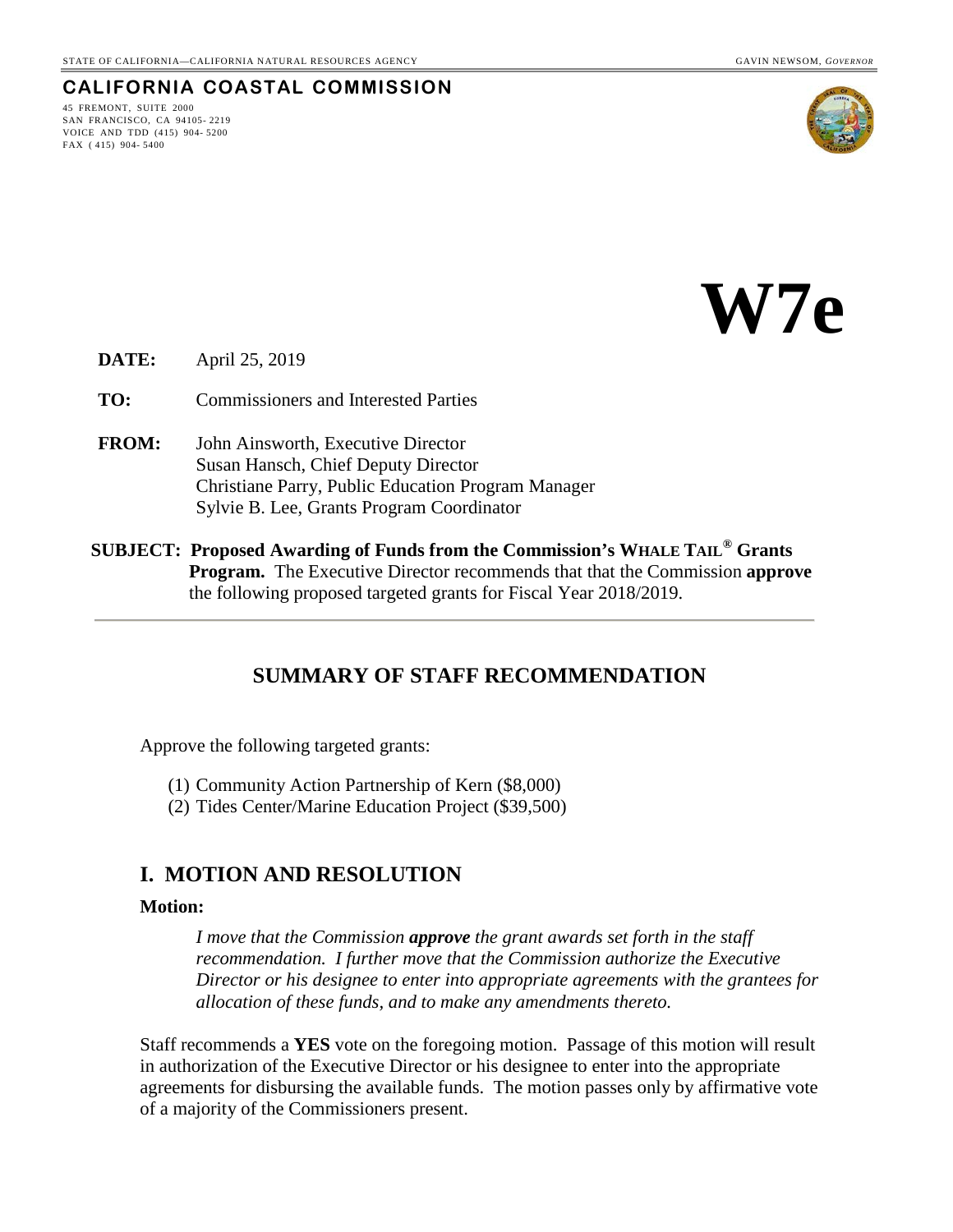### **Resolution:**

*The Commission hereby approves the grant awards set forth in the staff recommendation. Further, the Commission hereby authorizes the Executive Director or his designee to enter into agreements with the grantees for allocation of these funds, and to make any amendments thereto.* 

## **II. INTRODUCTION**

The WHALE TAIL<sup>®</sup> grants program is part of the Commission's Public Education Program. The grants support coastal and marine education and related projects to educate and involve the public in the protection of marine and coastal resources. Funding for these grants comes from sales of California's WHALE TAIL<sup>®</sup> License Plate and from voluntary contributions to the Protect Our Coast and Oceans Fund on the state tax return form.

At its September 2018 meeting, the Commission voted to approve seven targeted grant projects totaling \$333,000, plus a temporary reserve of \$90,000 to be awarded later in the 2018/19 fiscal year for needs or opportunities that may arise. Since then, from the \$90,000 reserve, \$5,000 was added to Heal the Bay's targeted grant, \$20,000 was approved at the 2019 February Commission meeting to support the  $21<sup>st</sup>$  District Agricultural Association for an exhibit at the Big Fresno Fair, and \$25,000 was added to the competitive grants budget (and also awarded in February 2019). The staff planned to return to the Commission before the end of the FY 2018/2019 fiscal year to make a recommendation for the \$40,000 still remaining in the unallocated reserve, and that recommendation is being made at this time.

In addition, one of the targeted grant projects approved in September 2018— \$7,500 for Fresno Chaffee Zoo to support the Kids' Adopt-A-Beach School Assembly and Beach Cleanup Program— ended up not being awarded. That organization has experienced some staffing changes and is no longer interested in continuing this program. As an alternative, the staff invited Community Action Partnership of Kern, a previous recipient of a competitive WHALE TAIL® grant, to apply instead. The staff is recommending reallocating the funds originally set aside for Fresno Chaffee Zoo to Community Action Partnership of Kern, plus adding an additional \$500 from the reserve.

# **III. STAFF RECOMMENDATION FOR TARGETED WHALE TAIL® GRANT AWARDs FOR FY 2018/2019**

The staff recommends that the Commission fund the projects listed below with \$7,500 from the WHALE TAIL<sup>®</sup> License Plate Fund originally allocated to Fresno Chaffee Zoo, plus \$40,000 with money from the WHALE TAIL® License Plate Fund set aside in this year's temporary reserve.